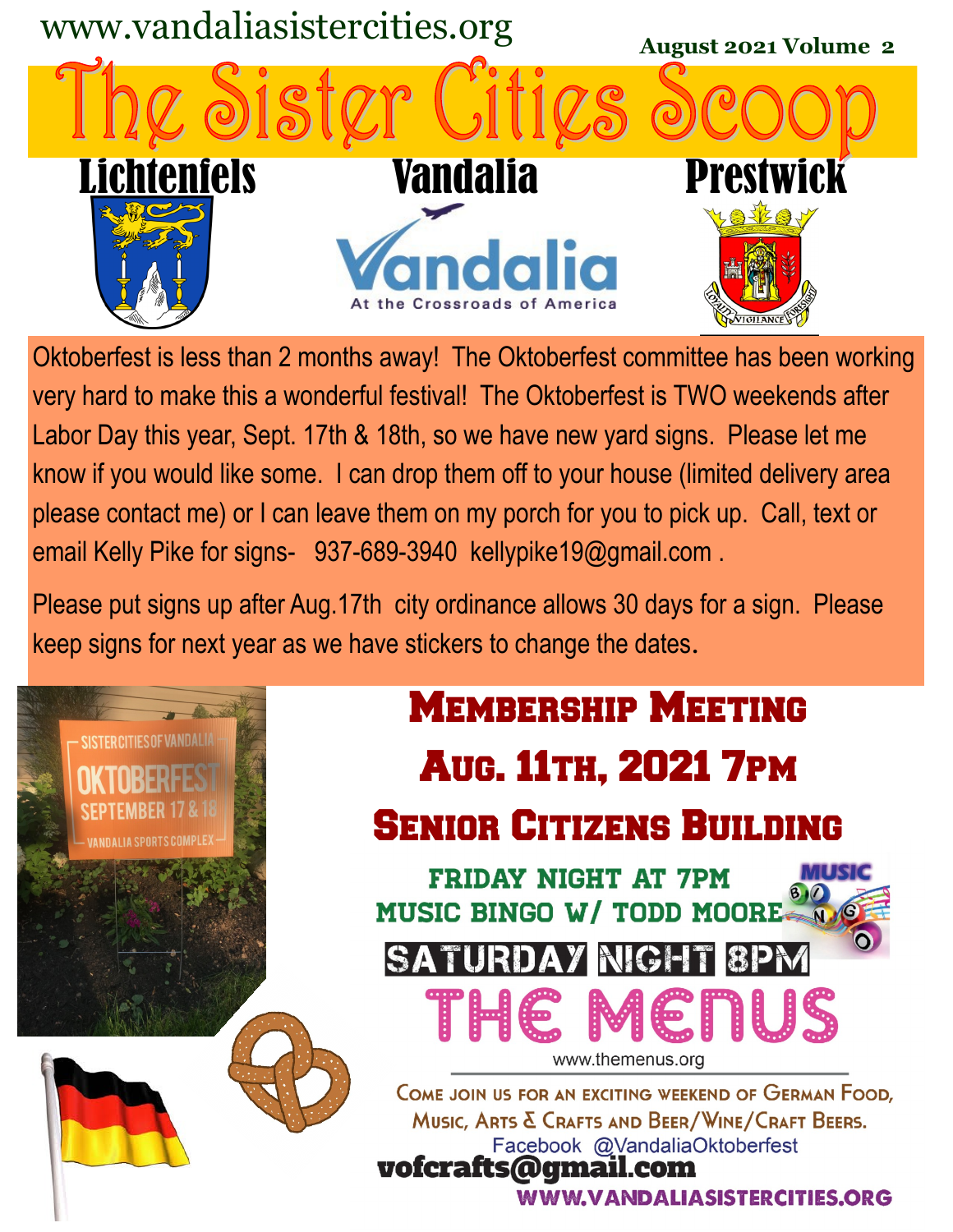#### **President's Corner**

Good Day Everyone. We have reached August & are just weeks away from the Oktoberfest. Committee has been working through the challenges that the Covid World has brought us. I want to personally commend the committee and board for staying focused on the solutions and finding ways to implement them. One thing that everyone needs to do is contact the Chairperson of the area you would like to volunteer. On the next page are the numbers and their areas you can contact them directly. Or Shannon Dixon  $\omega$  937-477-5025

Membership meeting set for Wed. August 11th  $@7$ pm. We will spend time discussing plans for the Oktoberfest, some fun activities, with a guest speaker and snacks and drinks available. Per rules of Senior Cities building No Alcohol allowed. Make sure you bring that mask, just incase the guidelines change....let's hope not!!

Everyone be safe, healthy!! See you Aug. 11th  $\sim$  Dave Starline 937-898-6462

# OKTOBERFEST

# All Chair Meeting set for Aug. 4th 6pm Keller Williams on National Rd.

## **Please, either or both Chairpersons need to be present at this meeting.**

### **Plan this accordingly.**

We have lots of changes and we need to make sure that everyone knows what is happening. We will have yard signs available that night if you need one, two or ten!!

If you have a neighbor or a friend that would like to volunteer, by all means get their name and number and we will place them where we need them.